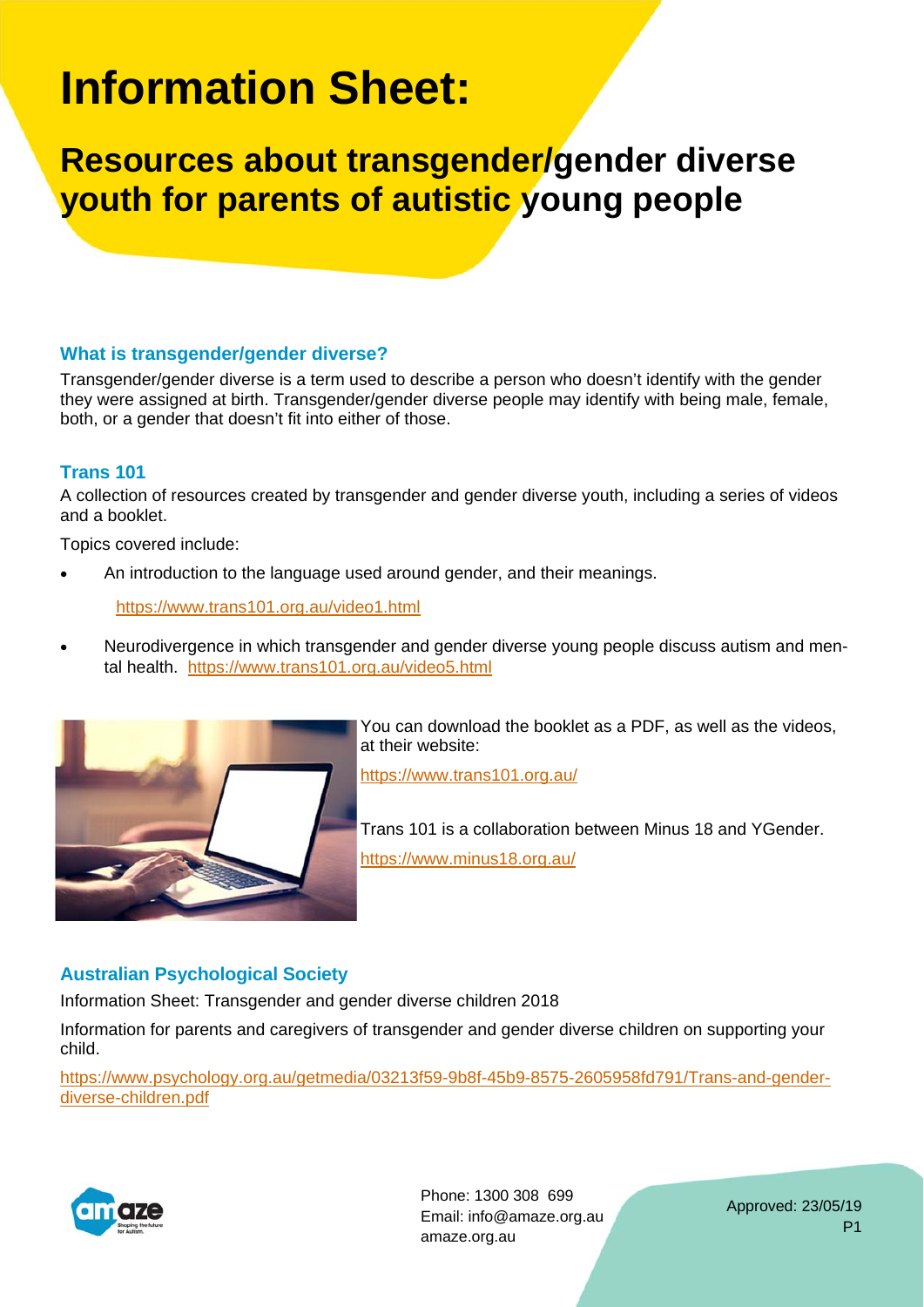# **Resources about transgender/gender diverse youth**

#### **Parents of Gender Diverse Children**

This organisation provides direct support to parents or those parenting a transgender or gender diverse person. Founded by families, they provide information, referrals, peer support and connections within the community.

http://www.pgdc.org.au

#### **Royal Children's Hospital Gender Service**

The service focuses on the optimal health and well-being of all children referred to it. The website clearly sets out the referral and further processes and explains the range of services available.

There are links to support groups for parents and for young people, community information and support services, and education, sport and other information links.

https://www.rch.org.au/adolescent-medicine/gender-service/

#### **Transcend**

A parent led peer support network for the families of transgender children in Australia.

It works alongside other community organisations to promote and support programs which help transgender and gender diverse kids reach their full potential.

Among these organisations are the Royal Children's Hospital Gender Service, Justice Connect, Safe Schools Coalition and the Victorian Government LGBTIQ Reference Group.

http://www.transcendsupport.com.au

#### **Sisterhood of The Autistic Girl**

A Facebook group to support parents of autistic girls.

https://www.facebook.com/groups/581453665321975/

#### **The Rainbow Owl**

This website has created a collection of the growing number of books for and about gender diverse children. It lists available books and the contact details to buy them for example *The Gender Fairy* by Australian author Jo Hirst, who has experience on the subject. The language is suitable for young children age 4 and over, and there's a section at the back for parents.

http://www.the-rainbow-owl.com



Phone: 1300 308 699 Email: info@amaze.org.au amaze.org.au

Approved: 23/05/19 P2